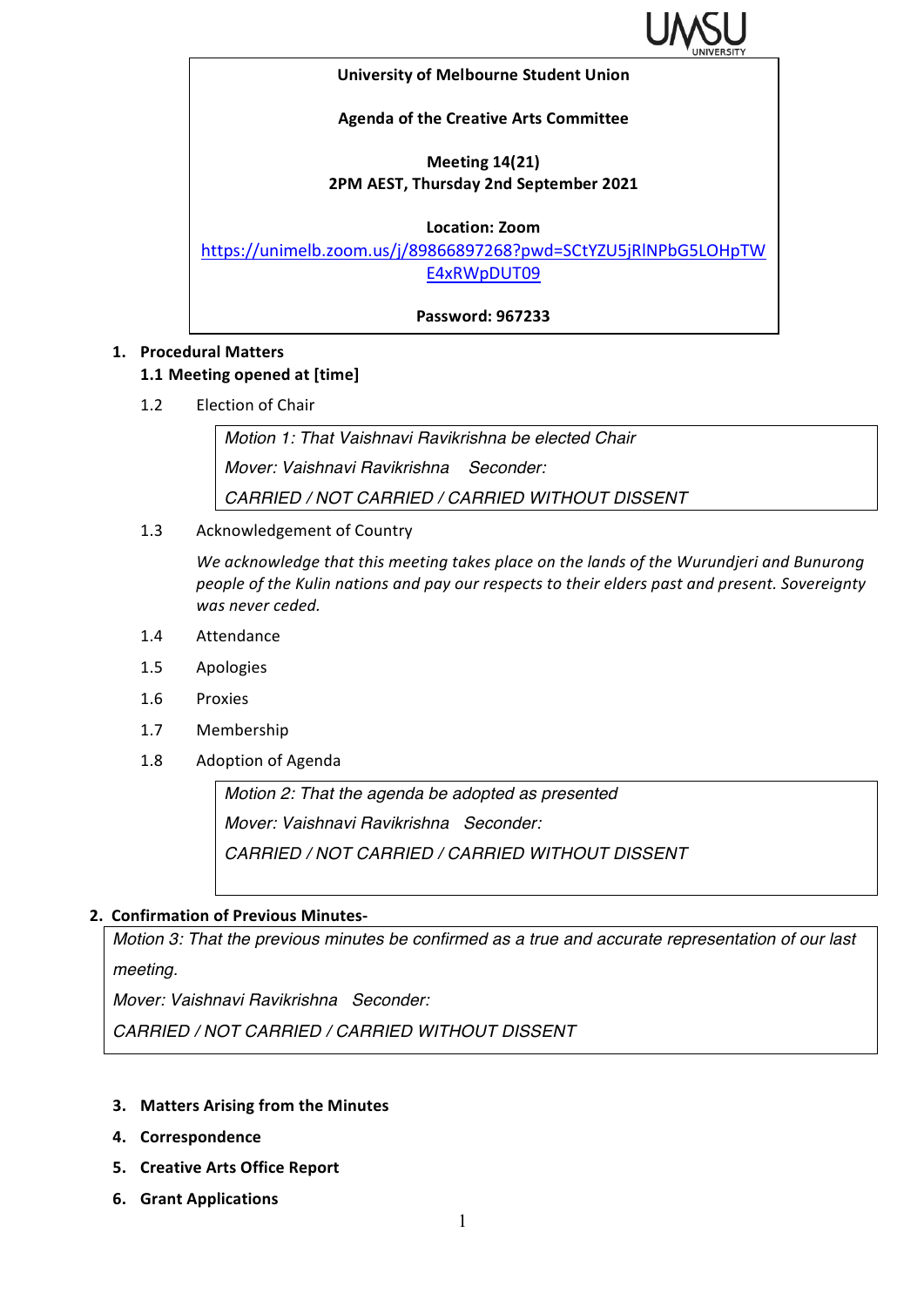| <b>Applicant</b>                                                                   | <b>Project Title</b>                                                          | <b>Artform</b>                     | Amount<br>Requested | <b>Attachments</b>                                       |
|------------------------------------------------------------------------------------|-------------------------------------------------------------------------------|------------------------------------|---------------------|----------------------------------------------------------|
| Raisa<br>Mclean                                                                    | Residency at<br>Yarra<br>Sculpture<br>Gallery                                 | Installation/performance/sculpture | \$500.00            | 1. Application<br>form                                   |
| <b>Harrison</b><br>Clark                                                           | The<br>University of<br>Melbourne,<br>Created 1 to<br>1 scale in<br>Minecraft | Architectural Digital Art          | \$500.00            | 1. Application<br>form                                   |
| FiX $6-$<br>Joseph<br>Doggett-<br>Williams,<br>Sara<br>Caravaiuolo,<br>Adina Kraus | <b>FiX Working</b><br>Title                                                   | Performance Art                    | \$500.00            | 1. Application<br>form                                   |
| <b>Isabel</b><br>Wassmann                                                          | baby, it's a<br>new age                                                       | Visual art/painting                | \$500.00            | 1. Application<br>form<br>2. Supporting<br>documentation |
| \$2,000.00<br><b>Total</b>                                                         |                                                                               |                                    |                     |                                                          |

# **7.** Motions on Notice

Motion 7.1: To approve the spending of \$2,500.00 from the budget line 'Creative Arts Grants' for the fourth grant round.

Mover: *Merryn Hughes* Seconder: CARRIED / NOT CARRIED / CARRIED WITHOUT DISSENT

Motion 7.2: To approve the spending of \$200.00 from the Creative Arts 'Special Projects' budget line for the payment of a guest artist to facilitate the Mask-making workshop.

Mover: *Merryn Hughes* Seconder: CARRIED / NOT CARRIED / CARRIED WITHOUT DISSENT

**8.** Motions not on Notice